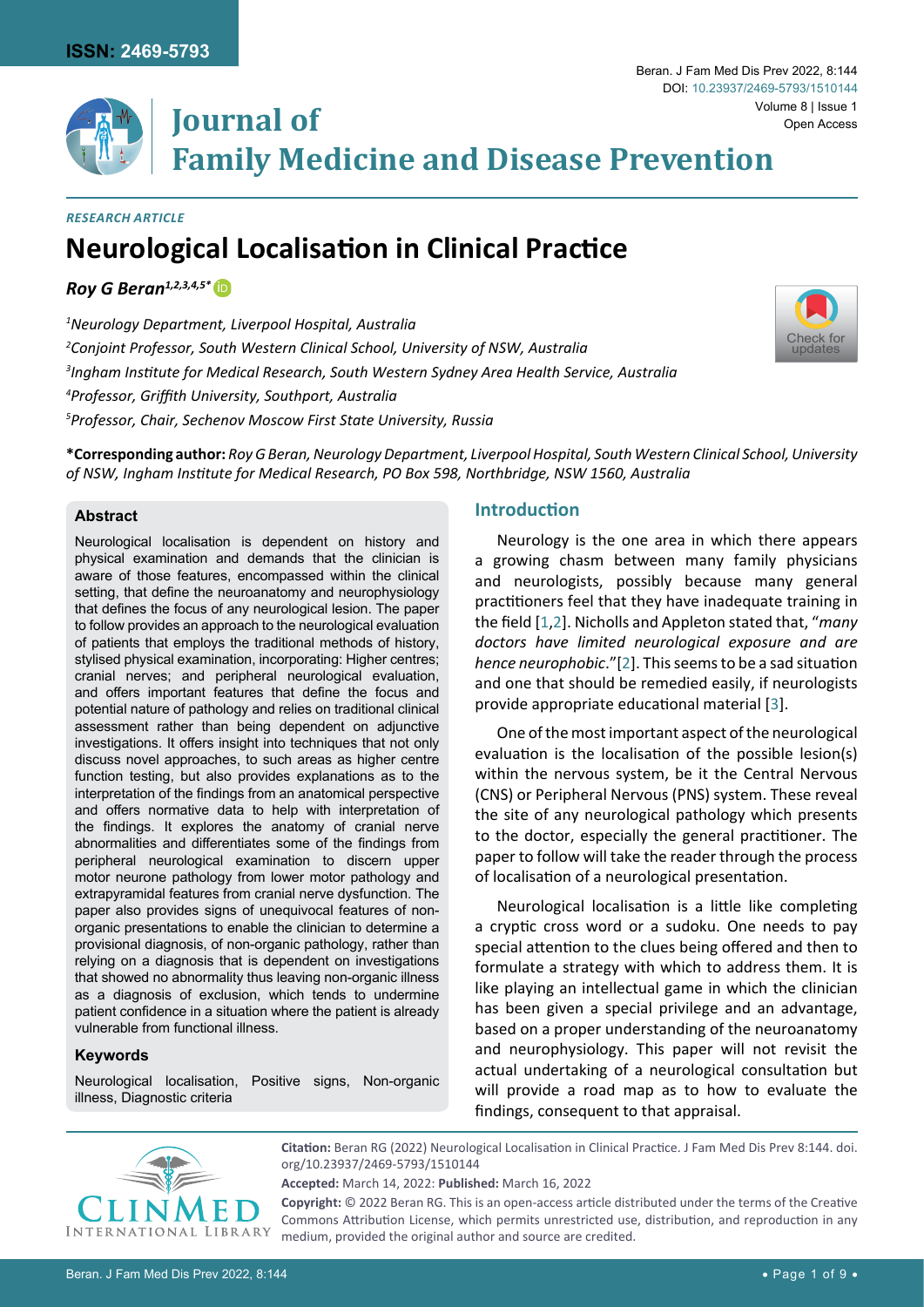The most important consideration, when evaluating the neurological patient, is to appreciate that the neurological presentation is no different to any other patient's presentation. The process is the same, namely the taking of a comprehensive history, performing a physical examination that encompasses both a focused neurological evaluation and a more generalised assessment, ordering appropriate tests and providing necessary treatment. What is included in the history, examination and investigations may be somewhat different, within the neurological domain, but the sequence of events remains very similar, irrespective of the system being interrogated. The aim of this paper is to provide a pathway through which to interpret the localising value that the findings may reveal, offering easy to follow suggestions and procedures that should assist the clinician to value-add to his/her existing skill set.

# **History**

The history is the most important component of the neurological consultation and offers the introduction to the localisation of the presenting features. There are very important lessons to be learnt, when taking a neurological history. The first lesson is to ensure that message sent is also message received. There are many words that mean different things to different people and hence constitute 'non-words' [[3](#page-7-2)]. These include such words as: 'dizzy', 'giddy', 'blackout', 'numbness' or 'vertigo'. Many patients interchange 'dizzy' with 'giddy' or with 'vertigo', without truly appreciating what any of them mean. It is imperative to interpret their meaning to reflect that which the patient is attempting to impart, rather than the traditional meaning that is accepted within the medical profession. For this reason, it is vital to insist that the patient defines what (s)he means when using such language. Most often, the patient who complains of 'vertigo' does not have what the clinician means when referring to 'vertigo'.

Vertigo represents the perception of an abnormal sensation of motion [[4](#page-8-0)] and can occur without there being any motion or when a motion is sensed inaccurately [[4](#page-8-0)]. Patients often refer to vertigo as "spinning", because they cannot think of a more appropriate descriptor, but, when cross examined, the feeling that the patient is trying to convey does not include motion but rather the patient is trying to impart a feeling of imbalance or disequilibrium which is something quite different to true vertigo and usually has a different aetiology. Spinning is usually generated from an inner ear origin [\[4\]](#page-8-0), whereas disequilibrium is a sensation of impending falling, loss of balance or a need to obtain external assistance for proper locomotion and may have a variety of causes. This sensation can originate in the inner ear or may be generated from other motion sensors or elsewhere in the CNS [\[4\]](#page-8-0). It is important to discern the nature of what is being felt by the patient and then to seek its cause.

Having confirmed that the patient is truly reporting vertigo it is then imperative to focus attention on the possible causes thereof and how best to deal with these [\[5](#page-8-1)[,6\]](#page-8-2).

The reverse is equally important, namely when patient use jargon, such as 'convulsion' or 'neuralgia' which are not vague when used in their correct medical meaning. These technical terms may be inappropriately used by patients who are less familiar with their true meaning. It is imperative to always question the use of jargon by patients and ensure that what is interpreted by the physician equates to that which the patient is intending to impart.

Another perfect example in which history offers localising value is when a patient presents complaining of "loss of vision in one eye". Amaurosis fugax is far less common than is homonymous hemianopia. As stated by Pula, et al., "*A proper, well-performed history and physical exam after an episode of Transient Vision Loss (TVL) improves the chance of finding its cause."* [\[7\]](#page-8-3). Patients are not trained in neuroanatomy and may be under the misconception that left sided vision comes from the left eye and right sided vision comes from the right eye. It follows that the patient should be asked why (s)he reported that (s)he lost vision in one or other eye, claiming monocular vision loss [\[3\]](#page-7-2). The patient who truly has lost vision in one eye will often volunteer that (s)he covered one eye and everything went black but, when covering the other eye, vision was normal [\[3\]](#page-7-2). Monocular loss of vision implies a lesion that is distal or rostral to the optic chiasm, as may occur with temporal (giant cell) arteritis, while hemianopia, namely loss of vision in one half of the visual field, results from a lesion more proximal or caudal to the chiasm, as may occur with a stoke [[3](#page-7-2)]. This highlights how important the history can be to the localisation of the neurological lesion.

History remains the single most valuable feature of the neurological assessment, especially within general practice. It is imperative to question the use of any jargon, being offered by a patient, as it may be used inappropriately and lead to misinterpretation by the unsuspecting doctor, resulting in an incorrect diagnosis and possibly incorrect therapy. The examples provided have not been exhaustive but were chosen to make the point that the history needs to accurately reflect the nature of that which the patient is experiencing. This requires practice and questioning that which is being offered, rather than accepting things at 'face value'. Localising the source of the problem, especially within an environment where there is limited access to sophisticated investigation, is heavily reliant on the history obtained [\[8](#page-8-4)[,9\]](#page-8-5).

In this review of neurological localisation, there is insufficient space to fully review the taking of a neurological history but it should reflect the same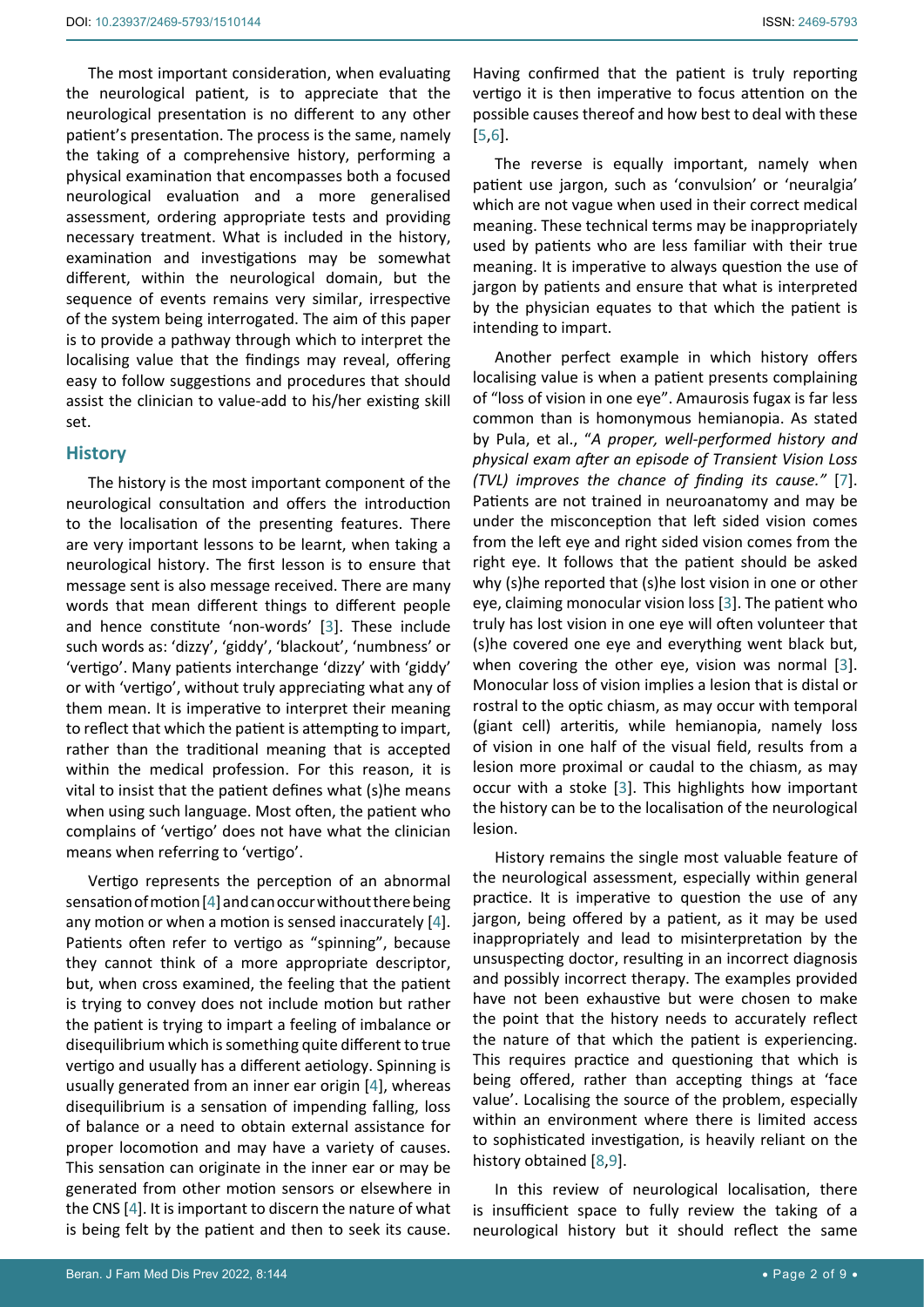process as the taking of any other history. It starts with clear definition of the presenting complaint, followed by exploring the evolution of the current illness, seeking as much information as is possible, and taking nothing for granted. Should the patient adopt any ambiguous language, it behoves the clinician to question what is being imparted and to be certain that what is being interpreted, by the doctor, matches that which the patient is trying to convey. The remainder of the history follows the standard pattern, including past medical history, social history, family history and a system review.

Nicholls and Appleton [[2](#page-7-1)] encapsulated the importance of a good history by stating, "*Different from all other medical specialties, save perhaps psychiatry, the neurologist is heavily dependent on listening to and interpreting what the patient tells us… If you don't know what is happening by the time you get to the feet you are in real trouble".*

# **Physical Examination**

The neurological physical examination follows a stylised format which is best adopted to obviate missing any vital signs. The format follows three levels of assessment, namely higher centres, cranial nerves and peripheral neurological evaluation. Space precludes an exhaustive discussion of each of these procedures and, what follows, will focus on how they contribute to the localisation of the neurological deficit.

# **Higher centre examination**

The role of higher centre function testing is to discern those patients in whom a firm clinical diagnosis can be made from those for whom a more comprehensive neuro-psychological evaluation is required [\[10](#page-8-10)]. It is accepted that a patient presenting with Alzheimer's disease may have focal language problems rather than the more widely accepted autobiographical memory disturbance, despite having identical pathology [\[10](#page-8-10)]. As stated by Kipps and Hodges [\[10\]](#page-8-10), "*The history forms part of the examination, and the ability to respond to conversational cues is as much part of the examination as any formal assessment. In addition, the perspective of a reliable informant is essential, as memory disturbance and impaired insight are common."* It is important to direct attention to the relevant cognitive domain(s) which require additional attention [\[10](#page-8-10)].

Higher centre function testing starts at the beginning of the consultation, as soon as the patient is called to come into the room or when the consultation begins and is an integral part of patient assessment. It includes evaluation of language, ability to recall, in a chronological fashion, and the relevance of responses to the questions being asked [\[11](#page-8-6)]. Over time, each clinician will develop his/her own higher centre tools [\[3\]](#page-7-2) which should provide an overview of the patient's performance. Memory loss and learning impairment which is out of

proportion to other cognitive disturbances is called an amnesic syndrome. Prograde amnesia is a feature of hippocampal damage, as may be encountered in herpes simplex encephalitis, focal temporal lobe tumours or infarction [\[11](#page-8-6)]. Confabulation, in which the patient produces memories that do not really exist and which are largely 'made up', suggests Korsakoff's syndrome, which is encountered in alcoholism or with dietary deficiencies. These might be grandiose or delusional stories but are often generated from rearranging and/ or fusing of real memories which end up being retrieved out of context [[11\]](#page-8-6). A transient amnesic syndrome, with pronounced anterograde and variable retrograde amnesia, is seen in transient global amnesia, with focal temporal lobe features on an MRI, while "memory lacunes" and repeated brief episodes of memory loss suggest possible transient epileptic amnesia [[11](#page-8-6)].

Other localising phenomena, within the cognitive domain, include: Problems with working memory in which the patient loses the train of thought of what is happening, as seen in older individuals, but which also occurs with basal ganglia diseases and white matter issues; semantic memory disturbances, such as word finding difficulties, occur with aging but, if they progress to anomia, which occurs in semantic dementia, and are typical of atrophy of the temporal lobe (usually left sided) [\[11](#page-8-6)]. Executive function, such as planning, judgement, reasoning, impulse control and problem solving are thought to emanate from the dorsolateral frontal lobe, although they may represent wider implications [\[11\]](#page-8-6). Much of the frontal lobe is occupied by white matter and hence a variety of conditions, such as traumatic brain injuries, multiple sclerosis, leukodystrophies and vascular pathology may affect executive function [[11](#page-8-6)].

Visuospatial disorientation suggests non-dominant hemisphere abnormality. It comprises a multi-faceted set of functions, predominantly within the righthemisphere network, involving widely distributed brain regions including: The parietal lobes; lateral prefrontal cortex; medial temporal lobes; inferior temporal cortex; occipital cortex; basal ganglia; and white matter tracts [\[12](#page-8-7)]. Visual neglect, as occurs in non-dominant, usually right hemisphere, stokes, results in the patient ignoring that which is on the left side of his/her environment, (s) he may reject his/her left upper limb as not belonging to him/her or fail to acknowledge that which is occurring on the left side of his/her environment [[13](#page-8-8)].

The Austrian neurologist, Josef Gerstmann reported patients with difficulty discriminating their own fingers (finger agnosia), inability to write (dysgraphia), incapacity to properly distinguish right from left (right/ left dissociation) and to properly perform calculation (dyscalculia), subsequently identified as Gerstmann's syndrome, resulting from a lesion of the dominant parietal lobe [\[14](#page-8-9)]. This tetrad has been debated and questioned but Rusconi and colleagues [\[14](#page-8-9)] have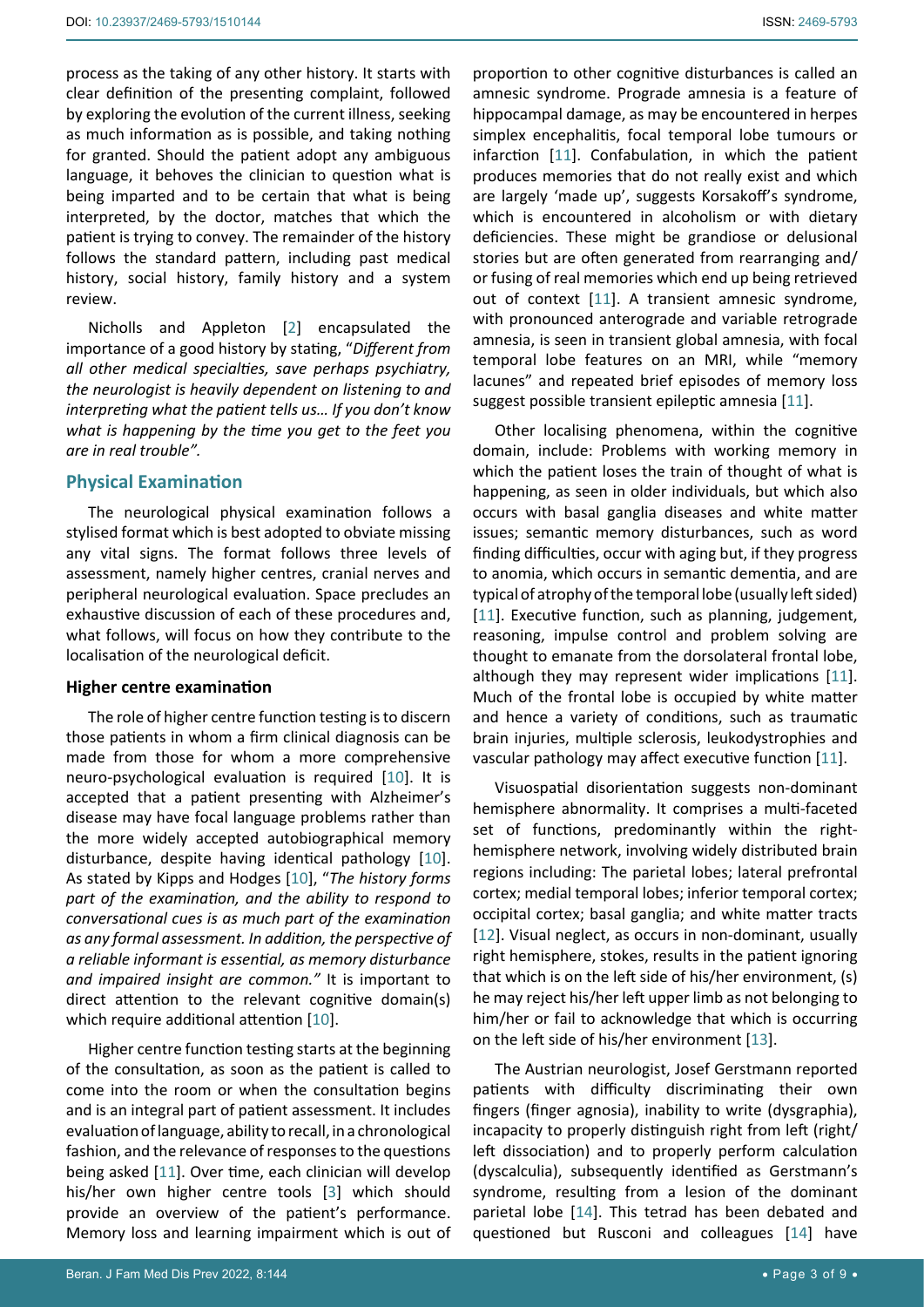confirmed its legitimacy as a Syndrome which involves the tetrad of symptoms and signs but they have proposed that it may relate to a disconnection, due to a lesion to separate but co-localised fibre tracts, in the dominant hemisphere subcortical parietal white matter, based on imaging of functional and structural organisation in the healthy brain [\[14\]](#page-8-9). Gerstmann did not include dysphasia, within the original description, but dysphasia, namely difficulty with language, is often associated with the features of Gerstmann's syndrome and represents a dominant hemisphere lesion [[3](#page-7-2)[,11](#page-8-6)].

'Serial 7's' are used to evaluate a range of cognitive functions with few clinicians actually able to describe what they test. Subtraction, namely  $100 - 7 = 93 - 7$  $= 86 - 7 = 79...$  is a simple task which is used by most doctors who test higher centre function [[3](#page-7-2)]. This reflects dominant hemisphere function (usually left hemisphere), requiring ability to calculate and perform subtraction, but it also requires an active visuospatial capacity which is a non-dominant hemisphere activity, when moving from the 90's, to the 80's to the 70's along the calculation pathway [[3](#page-7-2)]. For a single test to include both the dominant and non-dominant hemispheres, to work together, it requires that the connection, between the two hemispheres, is functionally intact, thus requiring a functional corpus callosum [[3](#page-7-2)]. The test also assesses concentration, memory and attention span. Personal experience suggests that the average person loses concentration not at 65 (as is suggested in the Mini Mental Scale Examination (MMSE)) but at 44, on the subtraction pathway [[3](#page-7-2)]. This indicates the crudity of the MMSE.

Other dyspraxias also evolve from damage to the non-dominant hemisphere and provide some localising value, emanating from the higher centre function testing. Dyspraxia reflects an impairment of, or difficulties with, the organisation, planning and execution of physical movement, with a developmental rather than acquired origin. Most individuals with dyspraxia manifest a combination of both ideational or planning dyspraxia and ideomotor or executive dyspraxia; ideational or planning dyspraxia affects planning and coordination; and ideomotor or executive dyspraxia affects the fluency and speed of motor activities [[15\]](#page-8-13). There has been report of dyspraxia representing a disconnect between the right hemisphere and the left, involving the right superior parietal lobule being disconnected from the left which is dominant for volitional control of movement in most right-handed subjects [[16\]](#page-8-14).

The final aspect of the higher centre function testing, to be considered within this review of neurological localisation, is perseveration which may include three different categories, namely: (1) Repetition of a previous response to a subsequent stimulus (recurrent); (2) Inappropriate maintenance of a category of activity (stuck-in-set); and (3) Abnormal prolongation

of a current activity (continuous) [[17\]](#page-8-11). Patients with dysphasia were shown to have significantly more recurrent perseveration than did patients with right hemisphere damage or healthy controls [[17\]](#page-8-11). Stuckin-set perseveration was associated with dopamine system dysfunction (Dopamine producing neurons are located in the midbrain nuclei; mainly Ventral Tegmental Area (VTA) and substantia nigra pars compacta), and continuous perseveration with right hemisphere damage [[17\]](#page-8-11). Sanson and Albert [\[17](#page-8-11)] proposed a theory of perseveration dependent on anatomic, neuropsychological, and pharmacologic factors related to cerebral dominance. According to this theory, disruption of specific anatomic and pharmacologic systems produces different forms of perseveration. The finding of perseveration, as part of the cognitive function testing, indicates the presence of organic disease and demands further investigation [\[3\]](#page-7-2).

#### **Cranial nerve examination**

The localisation of lesions, based on cranial nerve examination, is considerably easier than is the case in relation to higher centre function testing. There are twelve cranial nerves, nine of which emanate from the brainstem, with the first and second cranial nerves exiting from the cerebrum and the eleventh cranial nerve which comprises fibres that enter the calvarium, through the foramen magnum, from the cervical nerves, and exits, together with further fibres, derived from brainstem origin, the eleventh cranial nerve, via the jugular foramen. Abnormality in cranial nerve function helps localise lesions to a specific part of the brain or brainstem [[11\]](#page-8-6). Cranial nerves have motor, sensory and autonomic functions [\[11](#page-8-6)]. Involvement of a single, isolated cranial nerve usually suggests a lesion of the peripheral nerve component of that cranial nerve while abrainstem lesion usually involves multiple cranial nerves, often involving both motor and sensory tracts to the extremities, acknowledging that the brainstem is a confined organ with the cranial nerves arising from nuclei in close proximity to each other [\[11](#page-8-6)].

The first cranial nerve, the olfactory nerve, provides the sense of smell andany dysfunction indicates a need for radiological exploration of the [nasal cavity](https://www.sciencedirect.com/topics/medicine-and-dentistry/nasal-cavity) and the anterior base of the skull, in particular the frontal and [temporal lobes](https://www.sciencedirect.com/topics/medicine-and-dentistry/temporal-lobe) [[18\]](#page-8-12). In children developmental anomalies or endocrine pathology need consideration [\[18](#page-8-12)]. In adults, one needs to consider sinusitis or meningiomas of the olfactory groove [[18\]](#page-8-12). Frontal or temporal impairment: Tumoral or vascular and neurodegenerative disorders (Parkinson's disease) may be accompanied by a loss of olfaction [\[18\]](#page-8-12), as may simple infections, such as influenza.

There are four components of the second, optic, cranial nerve examination, namely fields, fundi, acuity and pupils [\[3\]](#page-7-2). The history will reveal whether it is a monocular or binocular problem, the localisation of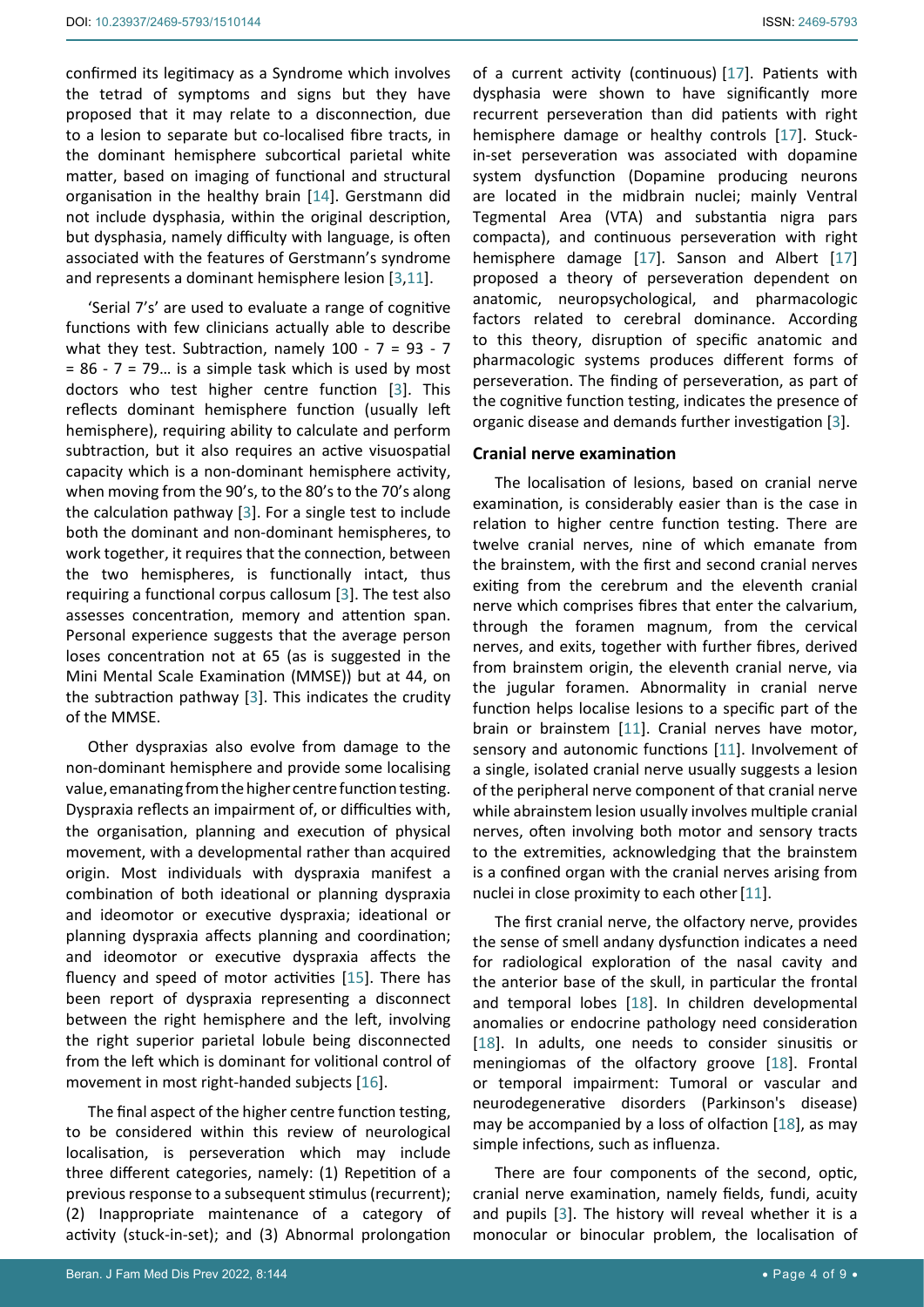which was discussed above. The pupillary light reflex is tested by shining a light directly into one eye which should result in constriction of the pupils of both eyes due to direct and concentual response to the light stimulation in which the second cranial nerve perceives the light and reacts directly while the contralateral pupil constricts due to effect of the innervation following the light stimulation affecting the oculomotor nerve. Failure of the pupils to constrict could indicate either an optic nerve lesion, a lesion of the efferent limb (oculomotor nerve), or any lesion along the pathway [[11](#page-8-6)]. A space occupying lesion, pressing on the chiasm, may result in constriction of one pupil, when light is shone into it, while the contralateral eye may dilate when stimulated by a light source [[19\]](#page-8-18). This results from atrophy of the optic nerve on one side, obstructing the efferent pathway from that eye, resulting in dilation when that pupillary response is tested, following the testing of the contralateral eye which caused its constriction, due to intact efferent pathway, while the other eye, in which the optic nerve is still functioning, will constrict in response to the light and will lead to both eyes constricting, allowing for a third nerve effect. This is called the Foster Kennedy syndrome, in which an anterior intracranial mass directly compresses the ipsilateral optic nerve, causing the atrophy, while increasing intracranial pressure, which results in contralateral papilledema [[18](#page-8-12)] which is not apparent in the eye with optic atrophy.

Foster Kennedy syndrome is one of the causes of what appears to be unilateral papilloedema, when examining the fundi with an ophthalmoscope, but retrobulbar neuritis is another, reflecting inflammation of the optic nerve, called papillitis [\[3\]](#page-7-2). In general terms, papilloedema is bilateral, as it reflects raised intracranial pressure which is not unilateral. Retrobulbar neuritis, also called optic neuritis, as may occur in multiple sclerosis, inflammation, autoimmune diseases and infection, looks like unilateral papilloedema but reflects a lesion of that optic nerve [[20](#page-8-19)]. The difference is that with papilloedema there is little in the way of visual field defect nor pain on eye movement whereas with papillitis there is direct involvement of the optic nerve and hence there is a central scotoma and pain on eye movement and possible obscuration of vision, not usually encountered with papilloedema, other than enlargement of the blind spot which is usually inadequately tested.

Other possible causes of unilateral papilloedema include very uncommon cases of idiopathic intracranial hypertension, although this is usually associated with bilateral papilloedema, and it has been reported with venous sinus thrombosis [[21\]](#page-8-20).

Field defects have localising value, such as bitemporal hemianopia, which indicates a lesion affecting the optic chiasm with pressure on the crossing over fibres [[22](#page-8-15)]. Should imaging fail to demonstrate such a lesion, there has been a report of retinal damage, causing this phenomenon, but this is exceedingly rare [[22](#page-8-15)].

Examination of the third (oculomotor), fourth (trochlear) and sixth (abducens) cranial nerves are conducted in conjunction with each other, testing extraocular muscle movement [\[11](#page-8-6)]. Abnormal findings present as deconjugate gaze or diplopia. The involvement of the third cranial nerve by compression (aneurysm of the posterior communicating artery) may lead to dilated pupil, ptosis and the eye deviated outward and downward. The fourth nerve innervates the superior oblique muscle and a palsy results in the eye looking down and inwards, often associated with a head tilt. Lateral rectus palsy is due to the involvement of the sixth cranial nerve with failure of abduction; it can be a false localizing sign, due to it having the longest intracranial passage, with increased intracranial pressure, which may cause bilateral lateral rectus palsies. The involvement of the pathways in the brainstem (with such conditions as brainstem lacunar infarct or multiple sclerosis) can lead to Internuclear Ophthalmoplegia (INO). This condition occurs when the medial longitudinal fasciculus, a heavily myelinated pathway that allows for coordinated horizontal gaze, is damaged [\[23](#page-8-16)]. There are two levels of INO, namely at the midbrain where there is difficulty with adduction of the affected eye and pontine where there is difficulty with abducting the affected eye.

The Trigeminal nerve serves both sensation and muscles of mastication but sensation is tested more often than is muscle strength. It is less useful as a localising sign and more valuable for testing for nonorganic disease when the patient complains of sensory deficits on the face but the distribution thereof fails to respect the anatomical demarcation of the nerve in its three branches [\[3\]](#page-7-2).

The facial nerve (seventh cranial nerve) supplies the muscles of facial expression, the stapedius muscle in the ear and taste to the anterior two- of the tongue via the chorda tympani branch. The location of weakness in facial muscles can differentiate between peripheral or central involvement [\[11](#page-8-6)]. A weakness, with the movement of the entire side of the face, is indicative of either a peripheral lesion involving the nerve or damage to the facial nucleus, in the pons, on the ipsilateral side. Bell's palsy results from an allergic reaction within the facial canal causing swelling and a neuropraxia of the nerve [\[24\]](#page-8-17). A weakness of the lower half of the face, with sparing of the forehead, is suggestive of a lesion above and contralateral to the facial nerve (stroke involving the motor cortex). This is because the forehead has innervation from both the left and right sides of the motor cortex [[11\]](#page-8-6). There is an old saying, "Upper is lower and lower is upper", meaning if the forehead is involved it is most likely a Lower Motor Neurone (LMN) lesion and if the forehead is spared it is probably due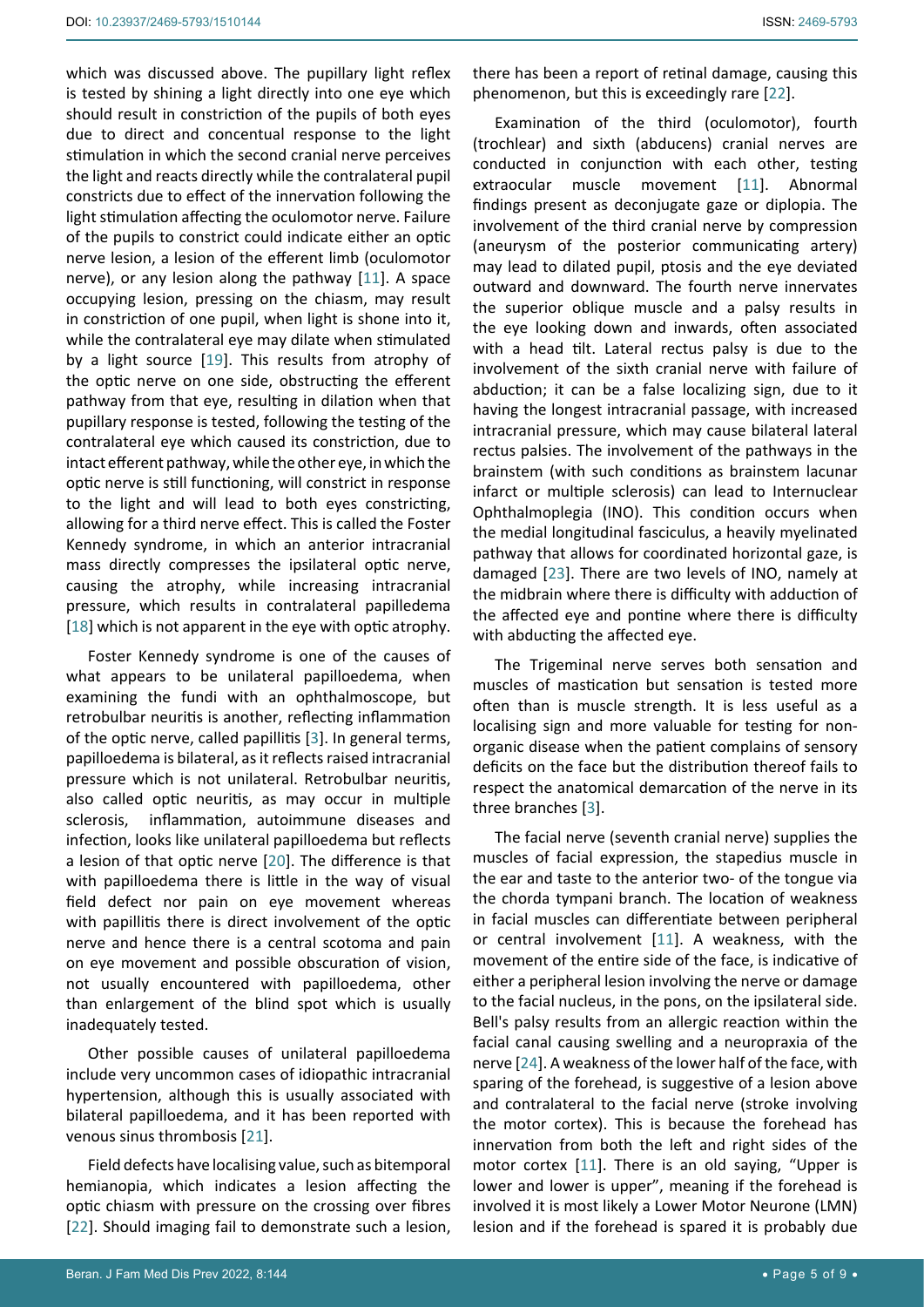to Upper Motor Neurone (UMN) pathology. Damage to the facial nerve can also present with hyperacusis and loss of taste to the anterior 2/3 of the tongue.

A brainstem lesion, affecting the brainstem below the pons and the level of the facial nucleus, may result in pyramidal weakness affecting either side of the body but spare the facial muscles. This will still reflect an UMN lesion with weakness and hyperreflexia but will exclude involvement of the face.

The vestibulocochlear nerve (eighth cranial nerve) deals with hearing and equilibrium control. If air conduction is better than bone conduction, yet there is hearing loss, it represents a neurosensory deafness and, if bone conduction is better than air conduction, it reflects middle ear pathology [[3](#page-7-2)]. When considering the localisation potential of the vestibulocochlear nerve, it is important to consider nystagmus which involves ocular movements with alternating fast and slow components, suggestive of the eye "beating' in the direction of the 'fast' phase. Nystagmus usually reflects an imbalance within the vestibular system, either central or peripheral [[11](#page-8-6)]. Spontaneous, unidirectional, horizontal nystagmus (namely left-beating nystagmus that gets worse in left gaze and never changes to right beating even on right gaze) is highly characteristic of an acute vestibular nerve lesion, such as vestibular neuritis [[25\]](#page-8-23). Benign Paroxysmal Positional Vertigo is diagnosed following a burst of short-lived, upbeat-torsional nystagmus, triggered by a positional test (Dix-Hallpike manoeuvre) [[26](#page-8-24)]. Some nystagmus patterns suggest central lesions, including spontaneous vertical nystagmus, gaze-evoked direction-changing nystagmus (namely, left beating nystagmus on left gaze and right beating nystagmus on right gaze), and positional-triggered down beating nystagmus [\[27\]](#page-8-25).

The glossopharyngeal nerve (nineth cranial nerve), the vagus nerve (tenth cranial nerve) and the brainstem component of the accessory nerve (eleventh cranial nerve) innervate the pharynx and posterior one third of the tongue [[3](#page-7-2)]. Palatal, phonic speech, sounding as if air is escaping while speaking, is typical of a bulbar palsy, producing a hoarse, nasal quality to speech [[3](#page-7-2)[,28](#page-8-26)]. An UMN deficit will result in pseudobulbar palsy with a spastic, tight, high-pitched speech, together with an exaggerated gag reflex [\[3\]](#page-7-2). Pseudobulbar palsy may also be accompanied by emotional incontinence in which there is an over expression of what would otherwise be appropriate emotions, as compared with emotional lability in which there are inappropriate mood fluctuations [[3](#page-7-2)]. The cervical root components of the accessory nerve innervate the sternocleidomastoid and trapezius muscles andthat component is not truly a cranial nerve, while the brainstem component which forms part of the pharyngeal plexus is still a cranial nerve [[3](#page-7-2)].

The hypoglossal nerve (the twelfth cranial nerve)

provides the motor innervation of the tongue [\[29](#page-8-21)]. The tongue is the only site in the body where fibrillation can be viewed by the naked eye because the tongue is made up of masses on single muscle fibres and a LMN deficit in the tongue is reflected by fibrillations, often confused with fasciculations which represent spontaneous firing of single motor units, rather than single motor fibres [\[3\]](#page-7-2). When asking the patient to protrude the tongue, it will deviate to the side of the lesion [[29\]](#page-8-21). Lesions of the lower cranial nerves, namely nineth through to twelfth cranial nerves suggest a lesion of the medullar oblongata in the brain stem.

It is worth noting that the tongue is the only place in the body where fibrillations can be seen with the naked eye, without use of electromyography (EMG) which is needed to demonstrate fibrillations anywhere else in the body.

#### **Peripheral neurological examination**

In the same way that there is a stylised methodology to examine the cranial nerves, so too is there a stylised approach to the peripheral neurological examination, namely: tone; power; reflexes; sensation; co-ordination; and gait [\[3\]](#page-7-2). It must be restated that the method of examination is not the focus of this presentation which is particularly focused on the localisation of lesion(s), consequent to the findings identified from the physical examination.

Observation may reveal wasting of muscles which is more prominent in LMN deficits. This is especially so if it is accompanied by fasciculations, namely spontaneous muscle twitching resulting from the spontaneous firing of a single motor unit [\[3\]](#page-7-2). Where the LMN deficit is due to a nerve root lesion, the weakness will be restricted to the muscles innervated by those roots [[30](#page-8-22)]. Deep tendon reflexes, innervated by either a specific nerve or affected nerve roots, will be either reduced or absent in LMN deficits [\[30](#page-8-22)]. The presence of spasticity or flaccidity can help differentiate an UMN from a LMN cause of weakness, while the presence of lead-pipe or cogwheel rigidity points to a specific disease, like Parkinsonism [\[11](#page-8-6)]. The location of the weakness, related to other neurological deficits, can help differentiate a cortical lesion (hemiparesis from a stroke), from a brainstem lesion (crossed deficits from an Multiple Sclerotic plaque), from a spinal cord lesion (presence of dermatomal distribution), from a peripheral nerve lesion (neuropathy or radiculopathy) and a muscular disease (myopathy) or neuromuscular junction (myasthenia gravis) [[11\]](#page-8-6).

Weakness associated with an UMN deficitaffects the 'antigravity muscles', namely the abductors and extensors in the upper limbs and theflexors in the lower limbs [[3](#page-7-2)]. While reflexes are depressed with LMN lesions, they are increased and brisk with UMN lesions, together with 'up going' planter responses [[3](#page-7-2)]. Motor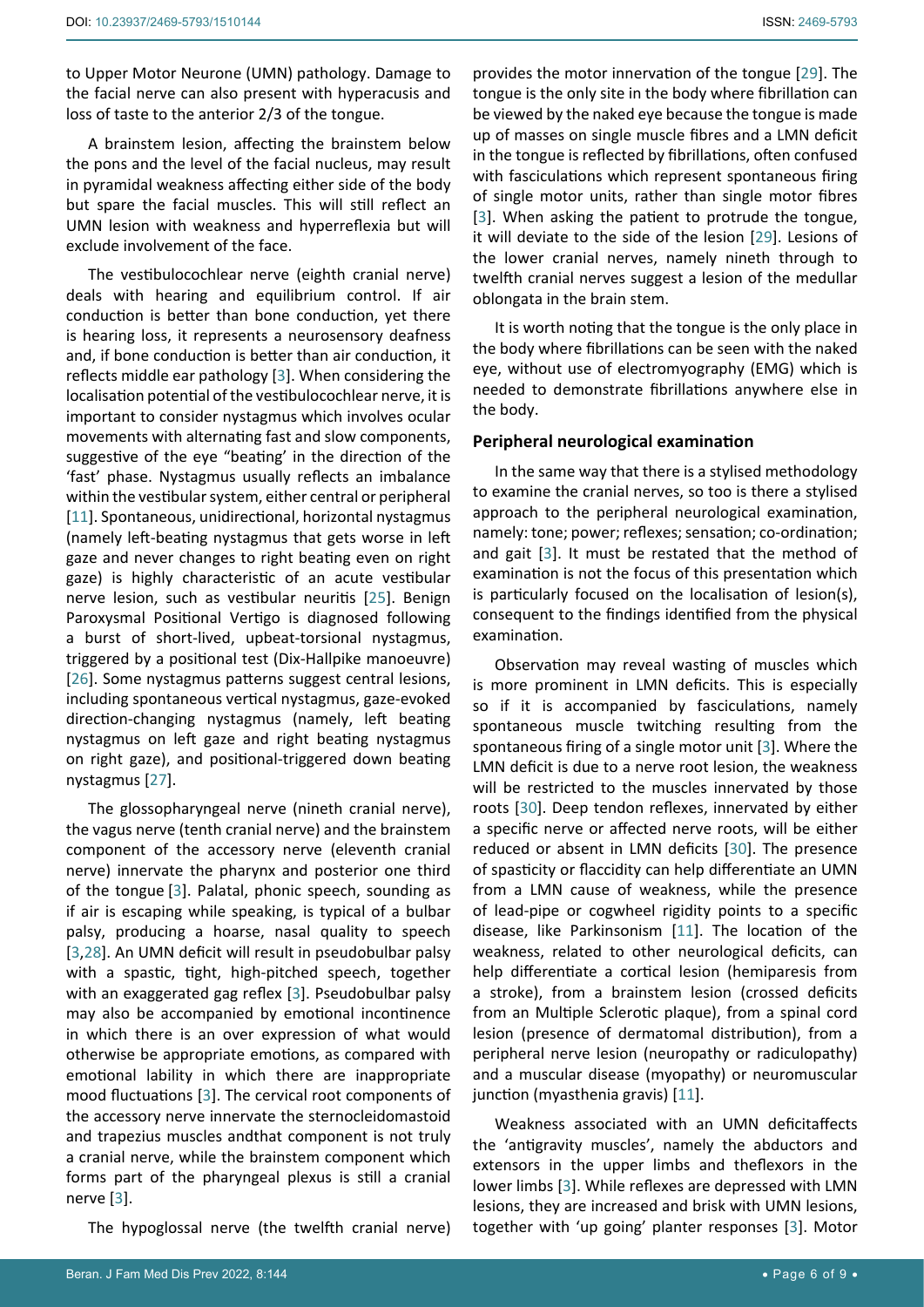Neurone Disease (MND), also called Amyotrophic Lateral Sclerosis (ALS) or Lou Gehrig's disease, presents with absent reflexes, up going plantar responses, wasting of muscles and fasciculations [\[31](#page-8-31)]. There are various forms of MND, accepting that ALS is the most common type, which include primary lateral sclerosis, progressive muscular atrophy and progressive bulbar palsy and each has its own presentation [[31\]](#page-8-31).

Testing sensation also has localising value. Cortical lesions present with altered sensation on the contralateral side of the body; spinal cord lesions present with a unilateral sensory level which, on bodily testing, is often one or two segments below the level of the lesion in the cord, respecting the midline; radiculopathies involve the specific dermatome relevant to that nerve root; and peripheral neuropathies can have a glove and stocking distribution [\[3,](#page-7-2)[11\]](#page-8-6). Joint Position Sense (JPS) and Vibration Sense (VS) travel in the posterior columns of the spinal cord, on the same side of the body, until reaching the brainstem, where they cross over in the medullar oblongata, while pain, temperature and light touch sensation cross over one or two segments above where they enter the spinal cord. Loss of JPS and VS, on one side of the body, and loss of pain, light touch and temperature, on the other side of the body, indicates a Brown-Sequard syndrome, with a hemi cord lesion on the same side of the body as is the loss of JPS and VS [[32](#page-8-32)]. This type of lesion may also produce features of an UMN lesion, below the level of damage in the cord, together with a segmental LMN deficit at the level of the lesion. This is indicative of a specific hemi-spinal cord damage.

Cerebellar dysfunction presents with incoordination resulting in a wide based gait which should be apparent as the patient enters the room, at the outset of the consultation [[3](#page-7-2)[,33](#page-8-33)]. Other features include horizontal nystagmus, fast beating to the side of the lesion, dysarthria with slurred speech, ataxia of finger-nose testing, heel-shin ataxia and difficulty with repetitive movements with dysdiadochokinesis [[3](#page-7-2)[,33](#page-8-33)]. Unlike cerebral UMN lesions which are apparent on the contralateral side of the body, cerebellar signs appear on the same side of the body as is the lesion within the cerebellum [\[3,](#page-7-2)[33\]](#page-8-33). Other features of cerebellar impairment include: Hypotonia; reflex change; fatigue; movement disorder; and disturbances of coordination [[33](#page-8-33)].

The final step in the stylised assessment of the peripheral motor system focuses on the evaluation of gait and gait disturbance. Gait and balance are no longer regarded as purely motor tasks but are considered as complex sensorimotor behaviours that are heavily affected by cognitive and affective aspects [[34\]](#page-8-27). There has evolved a new appreciation of gait and how to manage gait disturbances [\[35](#page-8-28)] with the evolution of a new classification of gait and

gait disturbances [[34](#page-8-27)]. The proposed classification differentiates between continuous and episodic gait disturbances because it is postulated that this has important ramifications from the functional, prognostic and mechanistic perspectives [\[34\]](#page-8-27). Continuous gait disturbances may be the result of chronic neuronal or peripheral dysfunction [\[34\]](#page-8-27). When abnormal gait is the result of isolated spinal cord, cortico-spinal tract, cerebellum or extra-pyramidal system dysfunction, it is, with adequate clinical experience, relatively easy to characterize [\[35\]](#page-8-28).

Within clinical practice, the gait has already been partially evaluated, by the time the patient has entered the examination room, by observing how the patient rose from the seated position, the ease with which (s) he walked into the room, the stability of gait and any problems encountered. Observations will include such gait disturbances as: An antalgic gait due to pain; an ataxic, wide based gait due to cerebellar disequilibrium; a short stepping shuffling gait with stooped posture, devoid of arm swing, as seen in Parkinsonism; a high stepping gait as may be seen with foot drop; a circumduction gait accompanying spastic paraparesis; or a failure of arm swing as may be seen in UMN, pyramidal lesions and extra pyramidal diseases, such as in Parkinsonism, due to increased tone [[3\]](#page-7-2).

## **Non-Organic Illness**

As part of the determination of localising symptoms and signs, it is important also to be aware of those features which make the presentation unlikely to represent an organic pathology and thus the localisation is within the psyche [[3](#page-7-2)]. This is somewhat tangential to a treatise on neurological localisation but is very important from the perspective of excluding physical localisation of the underlying pathology. Within this context, just a few important findings will be discussed to introduce the topic, as space precludes a detailed discussion which would represent a paper in its own right.

Consideration of non-organic origin, within any clinical presentation, should start with the taking of the history [\[3\]](#page-7-2). A good, well taken history should lead to a provisional diagnosis with alternative differential diagnoses and, if the history fails to lead in any given direction, leaving the clinician sceptical as to the origin of the complaint, non-organic, functional illness must become part of the differential diagnoses. It is imperative, within this context, that the differential diagnosis, of 'functional illness', should not supplant other more serious diagnoses but it should be added to the potential list for consideration. There are some hard-core signs which are pathognomonic of nonorganic presentations and these will be touched upon as an introduction to the consideration of localisation [\[36](#page-8-29)-[38\]](#page-8-30).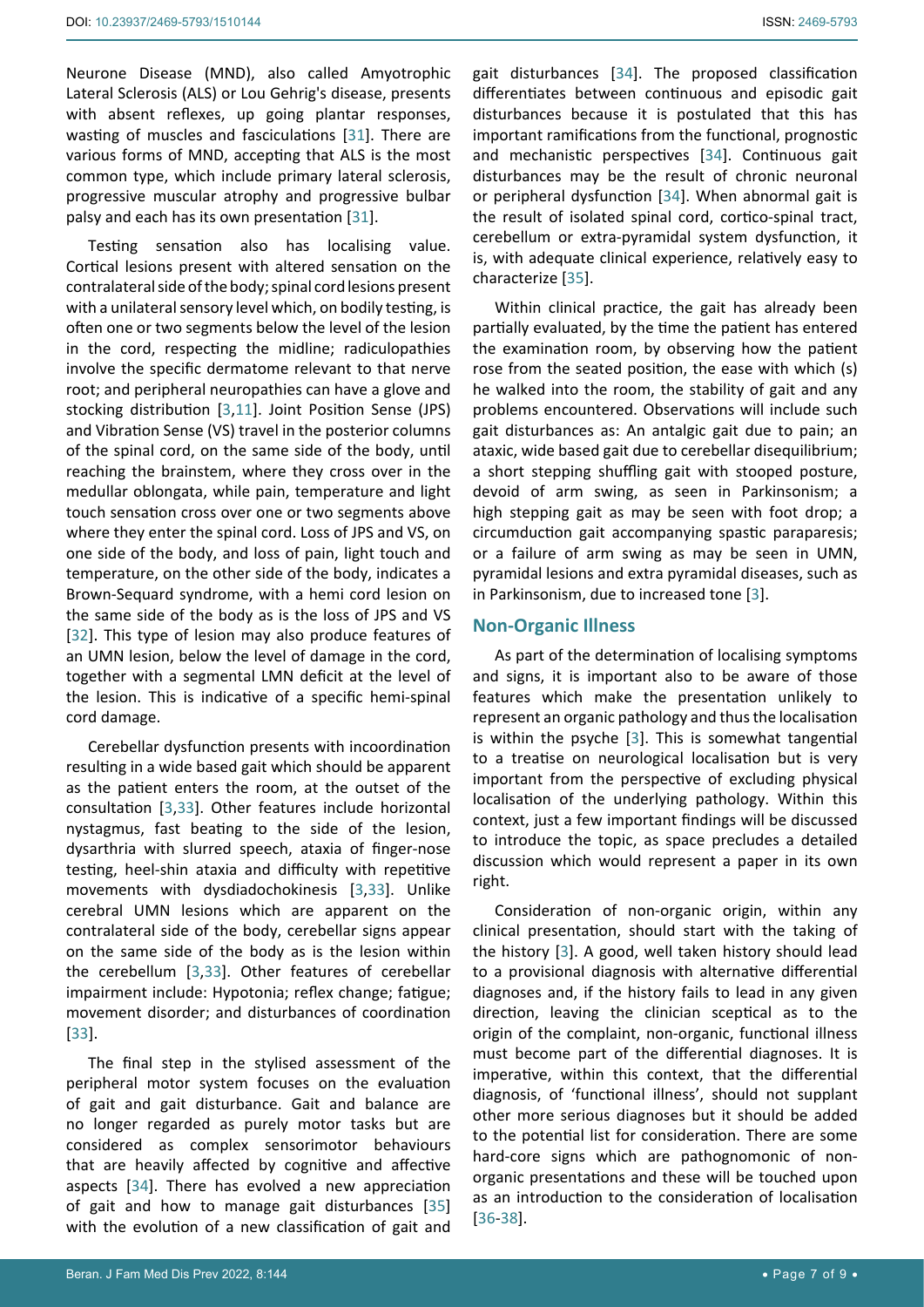The earlier material demonstrated the localising value of a comprehensive clinical assessment. Where there is incongruity, between the clinical findings and the relevant anatomical parameters, there is high suspicion of non-organicity [\[3\]](#page-7-2). Monocular diplopia, in the absence of nystagmus, lenticular dislocation, as occurs in Marfan's syndrome, or significant cataracts, should raise the spectrum of 'functional illness'. This does not negate the need for thorough evaluation but should act as a red flag for the clinician [[3](#page-7-2)]. This is just one example of ocular symptoms which herald a non-organic, functional basis, to a clinical presentation, others include diplopia in which the distant object, when obscuring the vision of one of the eyes, results in the loss of the distant object, irrespective of which eye is obscures, namely the distant object comes from both eyes which defeats the maxim that 'the distant object always comes from the affected eye', thereby excluding it coming from both eyes, during the physical examination [\[3](#page-7-2),[39\]](#page-8-35). Binocular visual acuity and visual field defects are present in up to 80% of nonorganic causes [[40\]](#page-8-36).

The Trigeminal nerve has a well defined demarcation, namely at the midline of the face, in the binaural plane (between the ears) and along an imaginary line between the tragus of the ear to either the ipsilateral angle of the eye, ipsilateral angle of the lips and just below the midline, below the chin, avoiding the area innervated by high cervical roots, at the angle of the jaw, in the 'beard line', namely that area, at the angle of the jaw, where the bead would grow [\[3\]](#page-7-2). If the patient reports a change in sensory perception at the hairline, passing well beyond the midline or following the angle of the jaw, this is non-anatomical and hence a red flag for nonorganic presentation [[36](#page-8-29)[-38\]](#page-8-30). If the side of sensory loss changes from one side to the other this is clearly not organic [\[40\]](#page-8-36).

Sensory testing, anywhere in the body, must respect the anatomical constraints, such as changing in the midline on the torso or respecting the relevant dermatome, and if it fails to do that, be it on the face or the body, it is a red flag for the diagnosis of non-organic illness [\[36](#page-8-29)-[38\]](#page-8-30). The observation of a "drift without pronation" sign is specific for Conversion Disorder and can be of help in making a quick distinction between organic and functional paresis at the bedside [[41\]](#page-8-37). When testing maximal power, of any given muscle group, there should not be activation of the antagonistic muscle groups and if this is demonstrated that constitutes evidence of non-organicity [[3](#page-7-2)].

Hoover sign, based on Newton's third law that for every action there is an equal and opposite reaction, provides convincing evidence on non-organic illness [[36](#page-8-29)[-38\]](#page-8-30). If one leg is lifted, by the patient, off the bed, the other leg must push down into the bed. If this does not happen it is apparent that there is incomplete effort in lifting the leg off the bed [[42\]](#page-8-34). A clinical trial of the

applicability of Hoover's sign failed to reveal any false positives [\[42\]](#page-8-34). There is also an upper limb equivalent of Hoover's sign, such that if one elbow is extended against force, the other, contralateral elbow, will flex and vice versa [\[36](#page-8-29)-[38\]](#page-8-30). Should this not occur it is due to the patient not exerting the necessary power and hence confirming 'functional' status [\[3,](#page-7-2)[36-](#page-8-29)[38](#page-8-30)].

The above discussion of non-organic illness, also referred to a 'functional illness' or 'supra-tentorial illness' is not designed to be exhaustive but rather to demonstrate that this domain also has localising features which take it beyond the neurological domain and place it into the psychiatry/psychological domain. It should be accepted that this does not translate to the patient voluntarily presenting with these complaints but reflects a different aetiology which is still troubling to the patient and still requires appropriate intervention and treatment, assuming it is not an act of malingering.

It must be emphasised and reiterated that the finding of non-organic features does not, of itself, exclude there being concurrent organic pathology and it is for this reason that it is imperative to look for organic causes for the patient's presentation. As with all medicine, there is the provisional diagnosis and the differential diagnosis. The differential diagnosis takes on additional meaning in the light of non-organic features as it is very easy to ignore other possibilities, once a non-organic diagnosis has been made. This, in no way diminishes the need to explain the non-organic nature to the patient but must encourage the clinician to also have an open mind for possible alternatives, to look for these and to exclude them where appropriate.

#### **Conclusion**

Each stage of the neurological examination has the potential to reveal definitive symptoms and signs which can serve to localise the lesion causing the presenting problem. The clinician needs to familiarise him/herself with these features to expedite correct evaluation which leads to the right diagnosis and appropriately directed treatment or intervention.

### **Conflict of Interest**

There is nothing to declare.

# **Funding**

There was no external funding for this paper.

## **References**

- <span id="page-7-0"></span>1. [Morrish P \(2009\) The changing relationship between](https://www.ncbi.nlm.nih.gov/pmc/articles/PMC2714785/)  [neurology and general practice in the UK Br J Gen Pract](https://www.ncbi.nlm.nih.gov/pmc/articles/PMC2714785/)  [59: 599-604.](https://www.ncbi.nlm.nih.gov/pmc/articles/PMC2714785/)
- <span id="page-7-1"></span>2. [Nicholl DJ, Appleton JP \(2015\) Clinical neurology: Why](https://pubmed.ncbi.nlm.nih.gov/24879832/)  [this still matters in the 21st century. J Neurol Neurosurg](https://pubmed.ncbi.nlm.nih.gov/24879832/)  [Psychiatry 86: 229-233.](https://pubmed.ncbi.nlm.nih.gov/24879832/)
- <span id="page-7-2"></span>3. Beran RG (2012) Neurology for General Practitioners Churchill Livingstone/ Elsevier, Sydney.